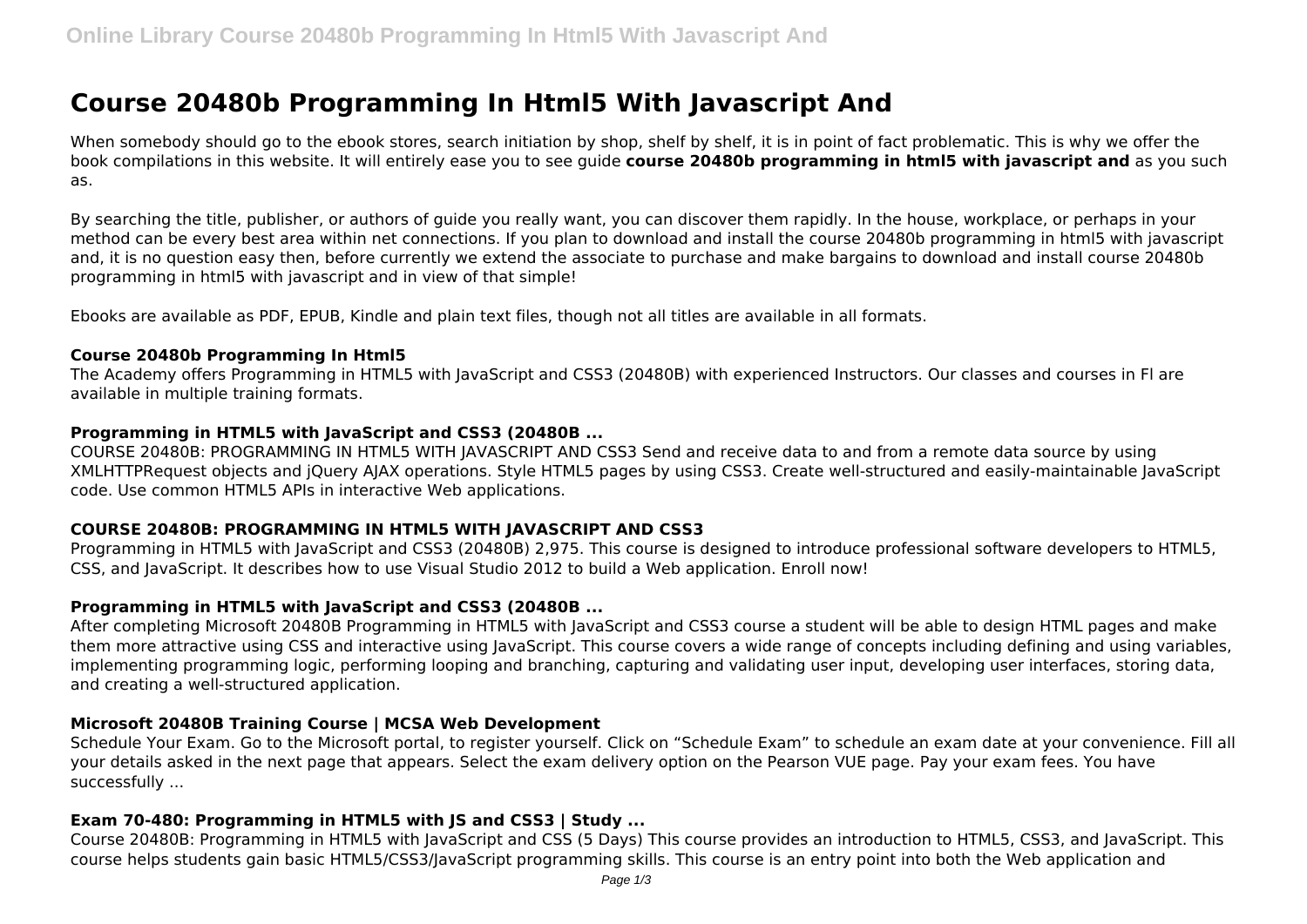Windows Store apps training paths.

# **70-480 Study Guide: Programming in HTML5 with JavaScript ...**

Dismiss Join GitHub today. GitHub is home to over 50 million developers working together to host and review code, manage projects, and build software together.

## **GitHub - MicrosoftLearning/20480-Programming-in-HTML5-with ...**

This course provides an introduction to HTML5, CSS3, and JavaScript. This course helps students gain basic HTML5/CSS3/JavaScript programming skills. This course is an entry point into both the Web application and Windows Store apps training paths.

## **Course 20480-C: Programming in HTML5 with JavaScript and ...**

You signed in with another tab or window. Reload to refresh your session. You signed out in another tab or window. Reload to refresh your session. to refresh your session.

## **20480-Programming-in-HTML5-with-JavaScript-and-CSS3 ...**

This course is an entry point into both the Web application and Windows Store apps training paths. The course focuses on using HTML5/CSS3/JavaScript to implement programming logic, define and use variables, perform looping and branching, develop user interfaces, capture and validate user input, store data, and create well-structured application.

### **Exam 70-480: Programming in HTML5 with JavaScript and CSS3 ...**

This course retires 30 June 2020 Course 20480B: Programming in HTML5 with JavaScript and CSS3 Today's customers need high-quality, interactive line-of-business and consumer web solutions. Get recognized for your expertise in creating and deploying modern web applications and services by earning the Microsoft C...

# **Course 20480B: Programming in HTML5 with JavaScript and ...**

Course 20480B: Programming in HTML5 with JavaScript and CSS3. Description: This course provides an introduction to HTML5, CSS3, and JavaScript. This course helps students gain basic HTML5/CSS3/JavaScript programming skills. This course is an entry point into both the Web application and Windows Store apps training paths.

# **Course 20480B: Programming in HTML5 with JavaScript and CSS3**

Fast Lane offers authorized Microsoft training and certification. Our 20480 "Programming in HTML5 with JavaScript and CSS3" courses are delivered with state of the art labs and authorized instructors.

# **20480 - Programming in HTML5 with JavaScript and CSS3 ...**

Title: Programming in HTML5 with JavaScript and CSS3 20480B; 5 days, Instructor-led . This course provides an introduction to HTML5, CSS3, and JavaScript. This course helps students gain basic HTML5/CSS3/JavaScript programming skills. This course is an entry point into both the Web application and Windows Store apps training paths.

#### **20480 - Programming In HTML5 with ... - Directions Training**

Programming in HTML5 with Javascript and CSS3 - 20480 Course Outline. This course provides an introduction to HTML5, CSS3, and JavaScript. This